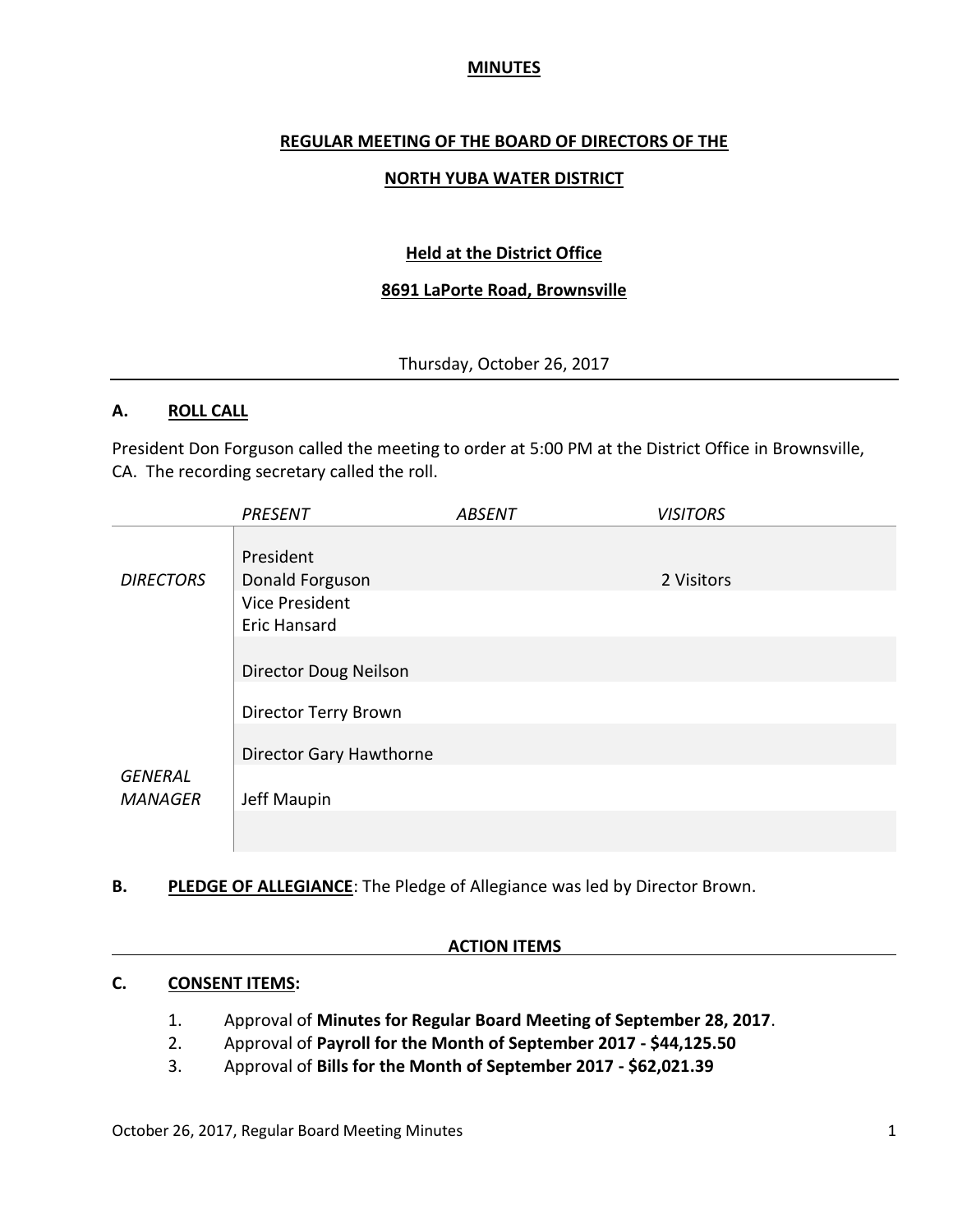5. Approval of **Warrant #52-29210, fund #637, payable to North Yuba Water District, in the amount of \$150,000.00 for Services/Supplies. Warrant #52-29211, fund #642, payable to North Yuba Water District, in the amount of \$50,000.00 for Bills and Payroll. Warrant #52-29212, fund #650, payable to North Yuba Water District, in the amount of \$200,000.00 for Services/Supplies.**

Director Neilson confirmed the Warrants under #5 were for existing needs.

**Director Hawthorne made a motion that the board approve Consent Items 1, 2, 3 and 5. Vice President Hansard seconded the motion. The motion passed with a unanimous vote.**

A member of the public wanted a breakdown of the warrants. A copy is available to the public at the front counter. Mr. Maupin said the money for these Warrants is already allocated in the budget to operate the district. These are not special funds.

# **D. FINANCIAL MANAGER'S REPORT**

Financial Manager, Heidi Naether, reviewed Cash on Hand and Income Statements for the period ending **September 30, 2017**.

As of September 30, 2017, total cash in all accounts including reserves was \$4,820,003.34.

Total income to date was \$2,614,297.08. Total expenses were \$371,065.85, leaving a net profit of \$2,243,231.23 .

President Forguson asked if all irrigation money has been received and was answered in the affirmative.

Director Hawthorne asked about the parcel quest annual fee. Ms. Harris uses the online service for district business.

**Director Neilson made a motion that the board approve the financial manager's report as presented. Director Brown seconded the motion. The motion passed with a unanimous vote.** 

# **DISCUSSION/REPORTS**

# **E. GENERAL MANAGER'S REPORT**

1. Operations Memorandum – Provided by Mr. Maupin.

2. Water Diversions – Provided by Mr. Maupin. The irrigation season has concluded with good delivery and no outages or cutbacks. If the coming year has equally good rain and snow, the next irrigation season should also be a full delivery. President Forguson confirmed the district did not use all of its public water.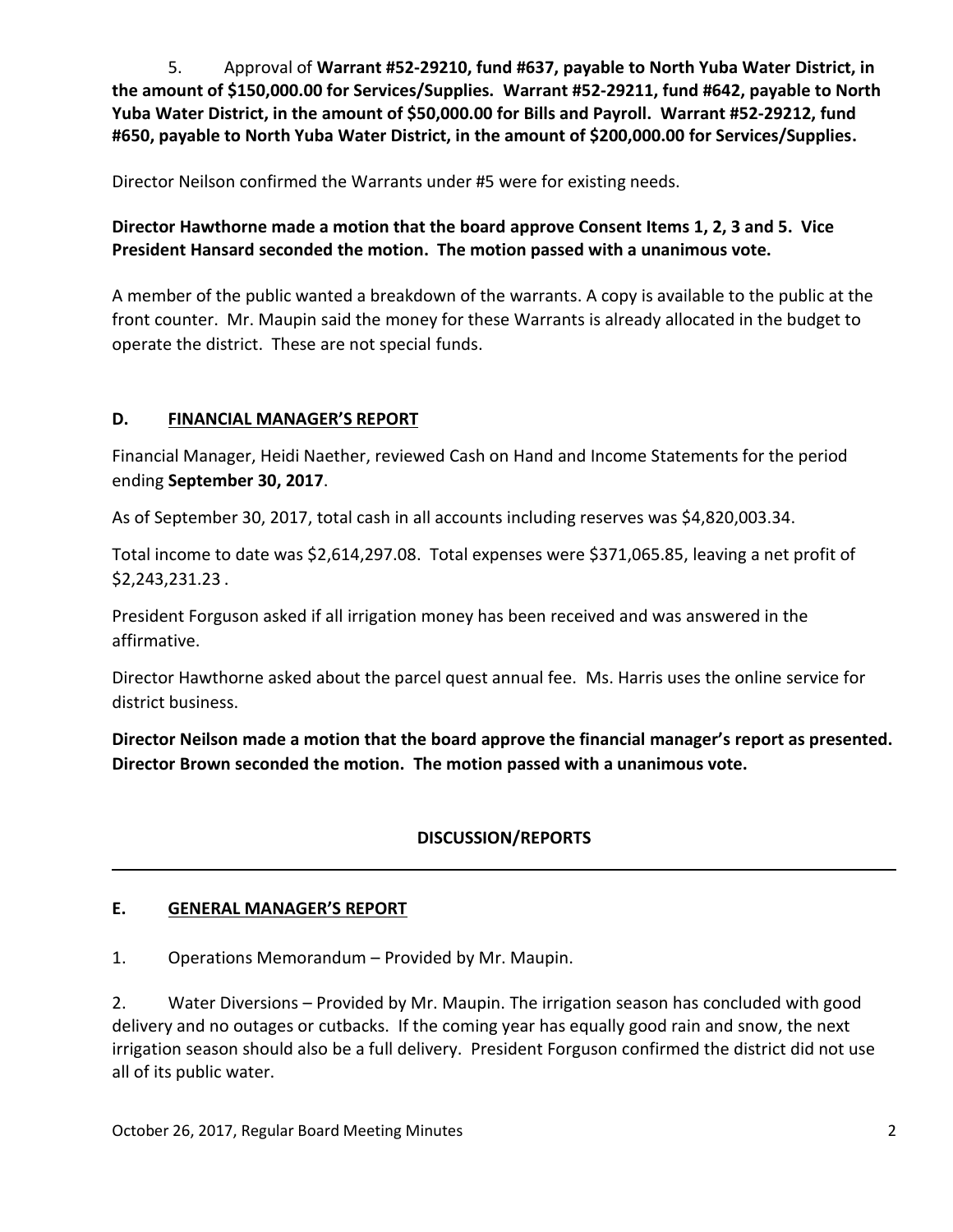3. Update on Forbestown Ditch Engineering – Mr. Maupin said the district is looking at different options. Burying the pipe is the most expensive. Another less expensive option is to elevate the pipe in the ditch on concrete saddles so excess water could still travel the ditch. They are looking at designs for the concrete blocks.

Director Hawthorne asked about usage comparison for irrigation water, comparing 2016 and 2017 calendar years.

## **F. DIRECTORS' INPUT:**

President Forguson read the Rules for Directors' Input.

Board members discussed the next Regular Meeting scheduled on the Thanksgiving holiday. The Regular Meeting set for November 23 was cancelled and a Special Meeting was scheduled for Thursday, November 30, at 5:00 p.m. to handle regular business. Mr. Maupin will consult with the district's attorney to make sure this is not a problem.

# **G. PUBLIC INPUT:**

President Forguson read the rules for public input. No members of the public commented.

A member of the public asked about her water texture and wanted to know if the water is softer than normal. Mr. Maupin said the process hasn't recently changed.

\* After Item H was announced, a member of the public wanted to have additional Public Input and it was allowed. The member of the public wanted to know if an attorney had been hired. The district is still in the process of hiring an attorney. A member of the public wanted to know about the duties of the attorney and if they would be paid to attend meetings. Mr. Maupin said the district is in negotiation. The RFP (Request for Proposal) outlines what the district is requesting and is available to the public. Director Hawthorne said they will provide water rights representation in addition to other duties.

**H. CLOSED SESSION**: CONFERENCE WITH DISTRICT LABOR NEGOTIATOR Pursuant to Government Code sections 54954.5 and 54957.6

District Negotiator: Jeff Maupin

Employee Organization: Union

Name of Organization: Laborer's Local 185

## ENTERED CLOSED SESSION TO DISCUSS ITEM H AND ITEM I AT 5:29 PM. READJOURNED AT 8:10 PM.

**Item H.** No reportable action.

October 26, 2017, Regular Board Meeting Minutes 3